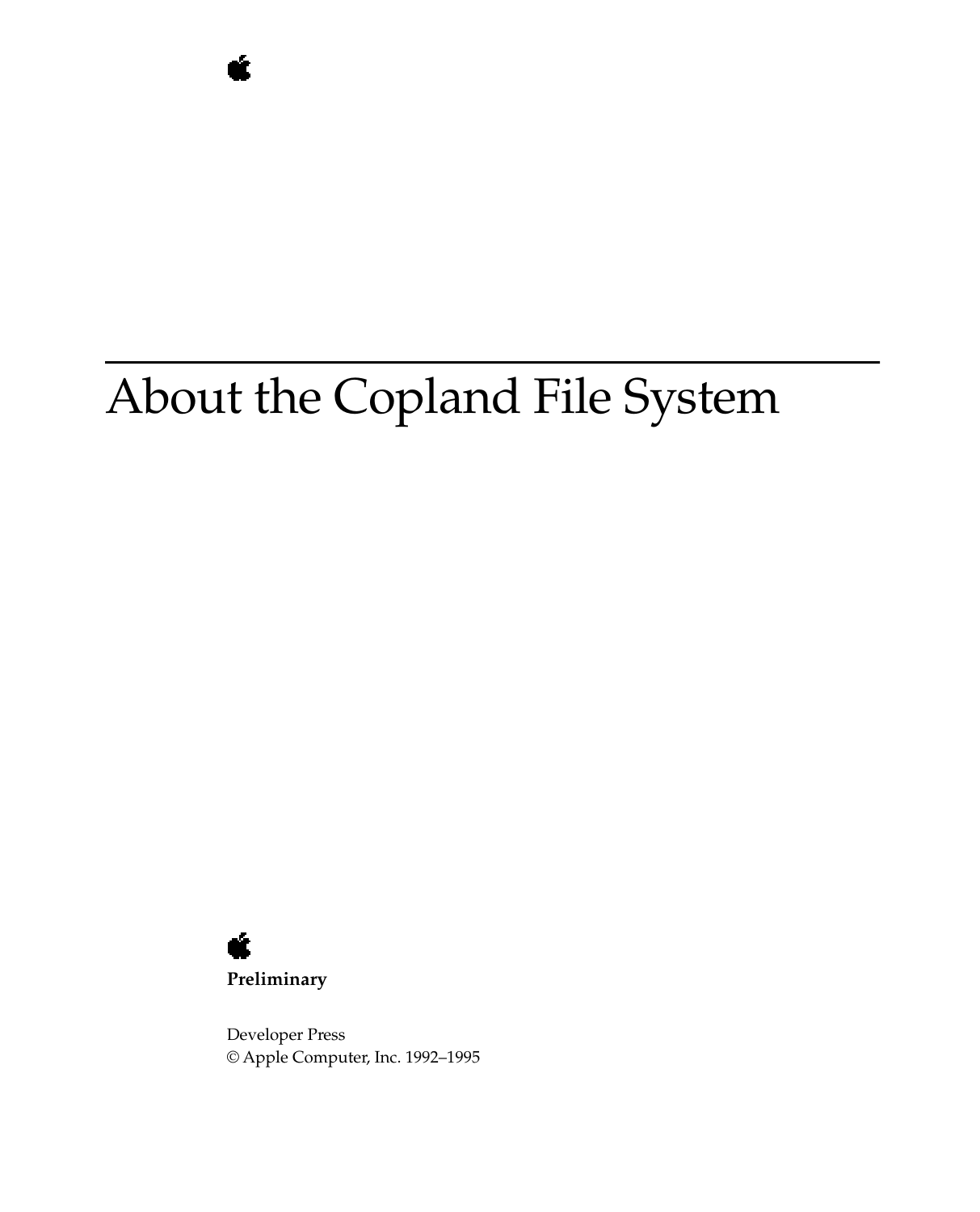Apple Computer, Inc.

 1992–1995 Apple Computer, Inc. All rights reserved.

No part of this publication may be reproduced, stored in a retrieval system, or transmitted, in any form or by any means, mechanical, electronic, photocopying, recording, or otherwise, without prior written permission of Apple Computer, Inc., except to make a backup copy of any documentation provided on CD-ROM.

The Apple logo is a trademark of Apple Computer, Inc. Use of the "keyboard" Apple logo (Option-Shift-K) for commercial purposes without the prior written consent of Apple may constitute trademark infringement and unfair competition in violation of federal and state laws.

No licenses, express or implied, are granted with respect to any of the technology described in this book. Apple retains all intellectual property rights associated with the technology described in this book. This book is intended to assist application developers to develop applications only for Apple-labeled or Apple-licensed computers. Every effort has been made to ensure that the information in this manual is accurate. Apple is not responsible for typographical errors.

Apple Computer, Inc. 1 Infinite Loop Cupertino, CA 95014 408-996-1010

Apple, the Apple logo, AppleLink, AppleScript, AppleShare, AppleTalk, GeoPort, HyperCard, ImageWriter, LocalTalk, Macintosh, MacTCP, OpenDoc, PowerBook, Power Macintosh, PowerTalk, QuickTime, TrueType, and WorldScript are trademarks of Apple Computer, Inc., registered in the United States and other countries.

Balloon Help, Chicago, Finder, Geneva, Mac, and QuickDraw are trademarks of Apple Computer, Inc.

IBM is a registered trademark of International Business Machines Corporation.

MacPaint and MacWrite are registered trademarks, and Clarisworks is a trademark, of Claris Corporation.

NuBus is a trademark of Texas Instruments.

PowerPC is a trademark of International Business Machines Corporation, used under license therefrom.

UNIX is a registered trademark of Novell, Inc. in the United States and other countries, licensed exclusively through X/Open Company, Ltd.

Simultaneously published in the United States and Canada.

**Even though Apple has reviewed this manual, APPLE MAKES NO WARRANTY OR REPRESENTATION, EITHER EXPRESS OR IMPLIED, WITH RESPECT TO THIS MANUAL, ITS QUALITY, ACCURACY, MERCHANTABILITY, OR FITNESS FOR A PARTICULAR PURPOSE. AS A RESULT, THIS MANUAL IS SOLD "AS IS," AND YOU, THE PURCHASER, ARE ASSUMING THE ENTIRE RISK AS TO ITS QUALITY AND ACCURACY.**

**IN NO EVENT WILL APPLE BE LIABLE FOR DIRECT, INDIRECT, SPECIAL, INCIDENTAL, OR CONSEQUENTIAL DAMAGES RESULTING FROM ANY DEFECT OR INACCURACY IN THIS MANUAL, even if advised of the possibility of such damages.**

**THE WARRANTY AND REMEDIES SET FORTH ABOVE ARE EXCLUSIVE AND IN LIEU OF ALL OTHERS, ORAL OR WRITTEN, EXPRESS OR IMPLIED. No Apple dealer, agent, or employee is authorized to make any modification, extension, or addition to this warranty.**

**Some states do not allow the exclusion or limitation of implied warranties or liability for incidental or consequential damages, so the above limitation or exclusion may not apply to you. This warranty gives you specific legal rights, and you may also have other rights which vary from state to state..**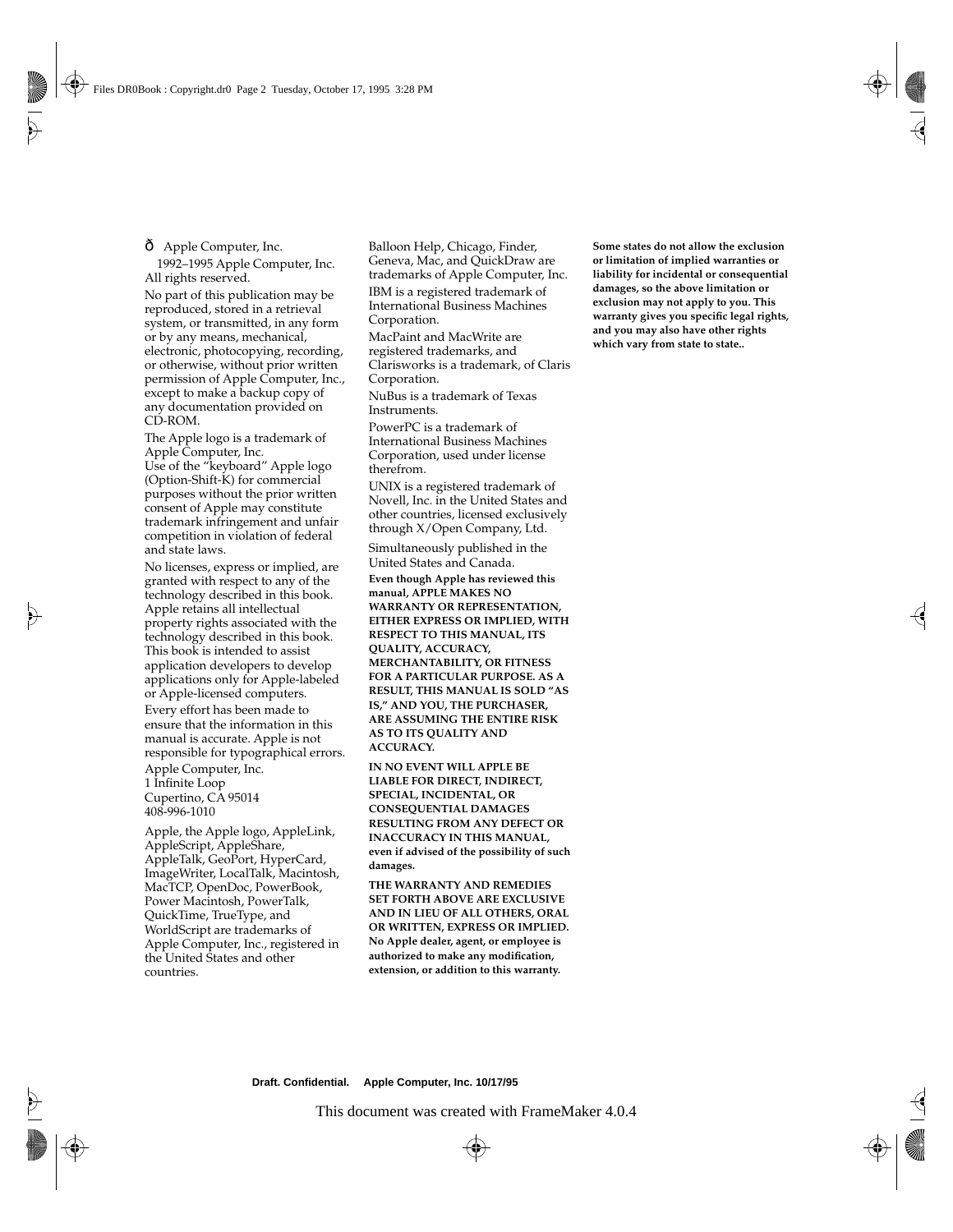# Contents

Compatibility—Backward and Forward 1-4 The Components of the Copland File System 1-5 The Copland File Manager 1-5 Increased Speed 1-6 Reentrancy 1-6 Improved HFS Volume Format 1-6 Support for Third-Party Volume Formats 1-7 International String Support 1-7 Virtual Memory and Microkernel Integration 1-8 Use of Notification Services 1-8 Copland File Manager APIs 1-8 Navigation Services API 1-8 Files API 1-10 File Systems API 1-11 Standard C Library File I/O API 1-11 Volume Plug-ins 1-12 File Manager Modification Code Modules 1-12 Copland File Manager Architectural Overview 1-12 Data Organization 1-13 File Operations 1-15 Synchronous Requests 1-15 Asynchronous Requests 1-16 File Manager Task Processing 1-17 Preparing Your Product for the Copland File Manager 1-18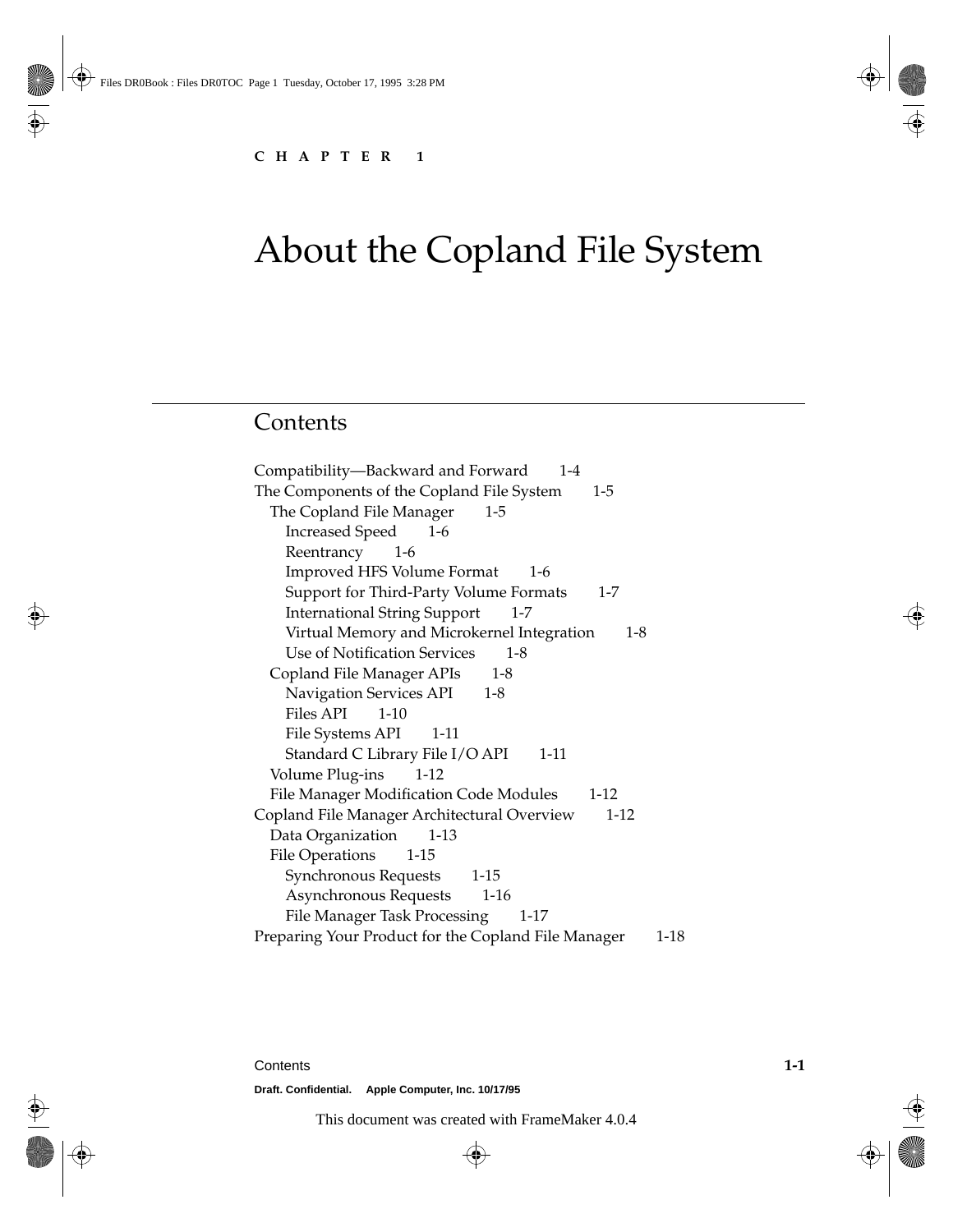#### **CHAPTER 1**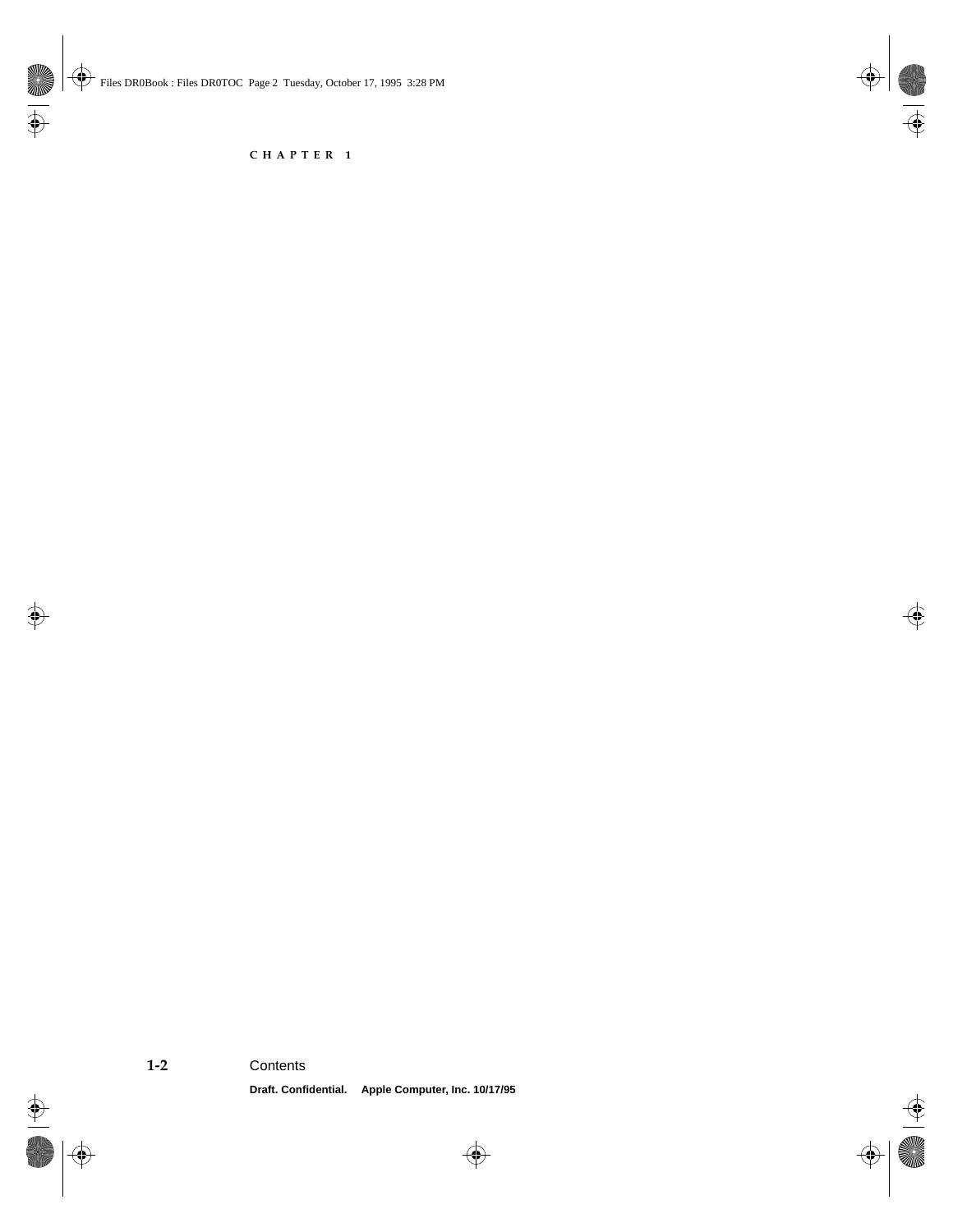#### **CHAPTER 1**

#### About the Copland File System

This document introduces the features of the new file system available with Copland. The Copland file system includes several components:

- File Manager
- Navigation Services API
- files API
- file systems API
- standard C I/O API
- volume-format plug-ins
- code modules that modify or add features to the File Manager

Figure 1-1 shows the components of the Copland file system.

The file system manages the organization, reading, and writing of data located on persistent media. You should read this chapter if your product manages or manipulates files. If your software product creates, opens, closes, saves, or renames files, it can take advantage of Copland's new file systems API features for improved performance. If your product provides access to volume formats other than HFS (for example, a standard format such as DOS FAT or a custom format optimized for your customers' particular needs), the Copland file system plug-ins simplify your product development.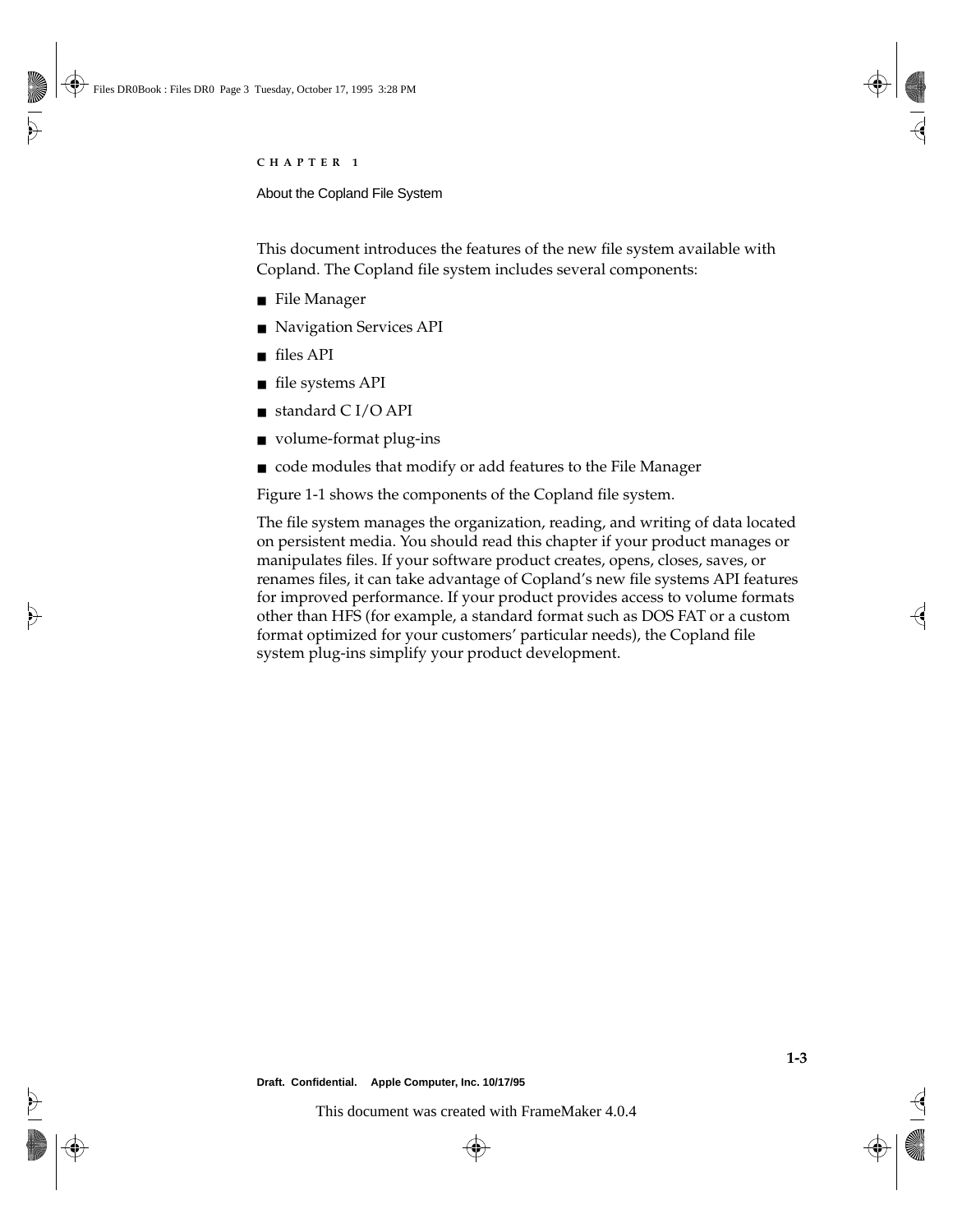

#### **Figure 1-1** The components of the Copland file system

This document describes the architecture of the Copland file system, briefly describes the Navigation Services and file systems APIs, and describes the services provided by the Copland File Manager for plug-ins.

# Compatibility—Backward and Forward 1

The File Manager in Copland provides complete support for all System 7 File Manager functions used strictly in the manner documented in *Inside Macintosh: Files*.

If your application uses System 7 File Manager routines (and their associated data structures) to manage files and volumes and does not directly manipulate the data structures or low-memory global variables used by the System 7 File Manager, it is compatible with the Copland File Manager. (Specific instances of when your application might not be compatible with the Copland File Manager—as well as specific recommendations about what you can do now to prepare your application to support the Copland File Manager—are described at the end of this chapter.)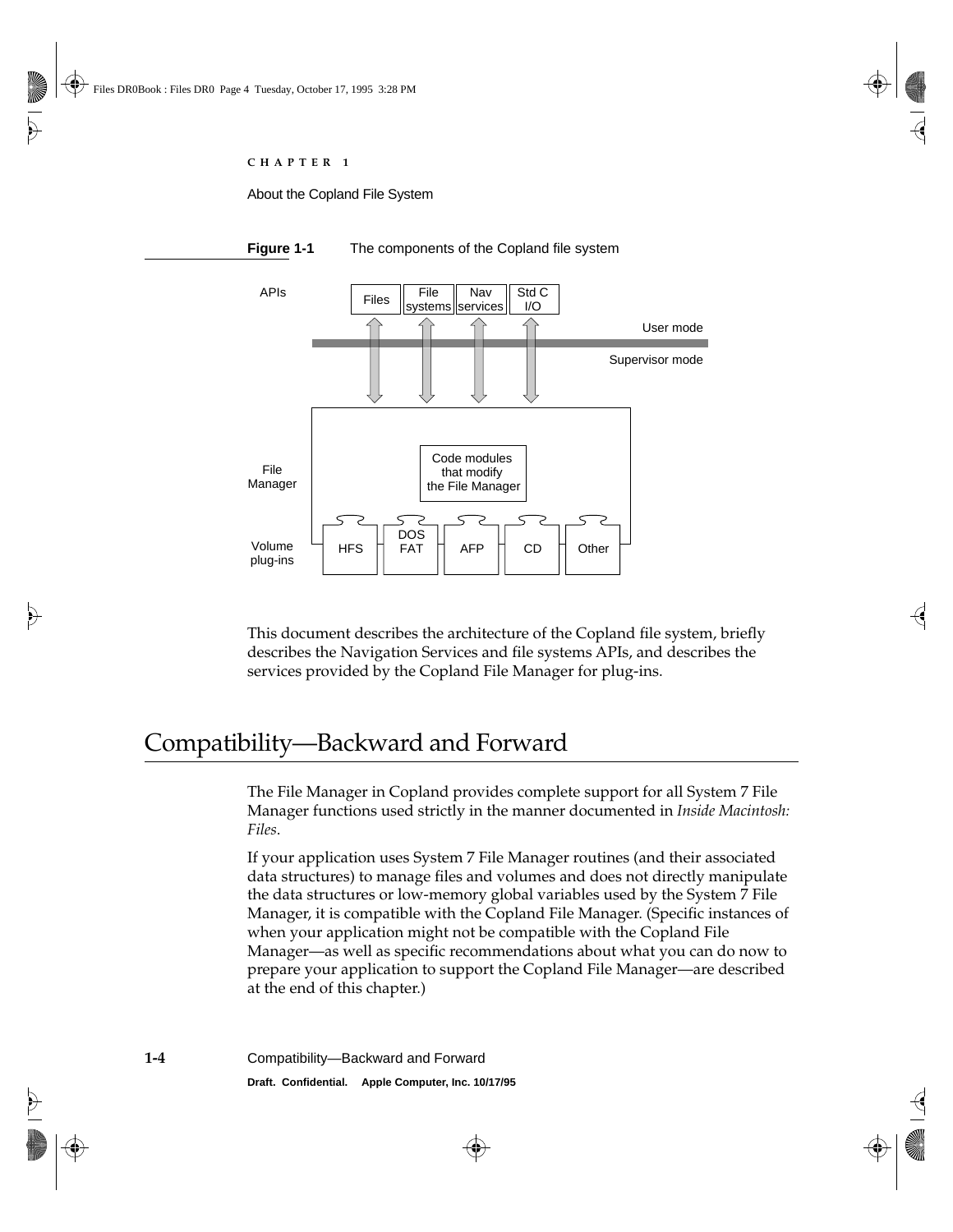**CHAPTER 1**

#### About the Copland File System

In Copland, the File Manager APIs are implemented as dynamically linked libraries (DLLs), so that only the code you actually use is loaded into memory. Whereas the files API consists of a fairly large block of code that translates the old File Manager calls into messages understood by the Copland File Manager, the new file systems API functions map much more directly into file system messages and require much less code in memory. The file systems API functions are simpler, easier to use, and more powerful than the old File Manager functions. The Navigation Services API provides an improved user experience, and supports all the new human interface features being introduced with Copland. Whereas applications using the Standard File Package will continue to work under Copland, they will look dated and will not offer the full Copland user experience.

So that Apple Computer can respond more quickly and easily to your future needs, it has designed flexibility and extensibility into the Copland File Manager. The Copland file systems API will continue to be supported in Gershwin and beyond. Apple Computer is not committed to supporting the old File Manager APIs past Copland.

# The Components of the Copland File System 1

The components of the Copland file system are shown in Figure 1-1 on page 1-4. This section briefly describes each of these components.

## The Copland File Manager 1

The Copland File Manager is designed to

- run faster and more efficiently than the old File Manager
- be fully reentrant
- be able to run multiple requests simultaneously (referred to as being *concurrent*)
- support larger volumes and files
- support a variety of volume formats in addition to an improved version of the HFS volume format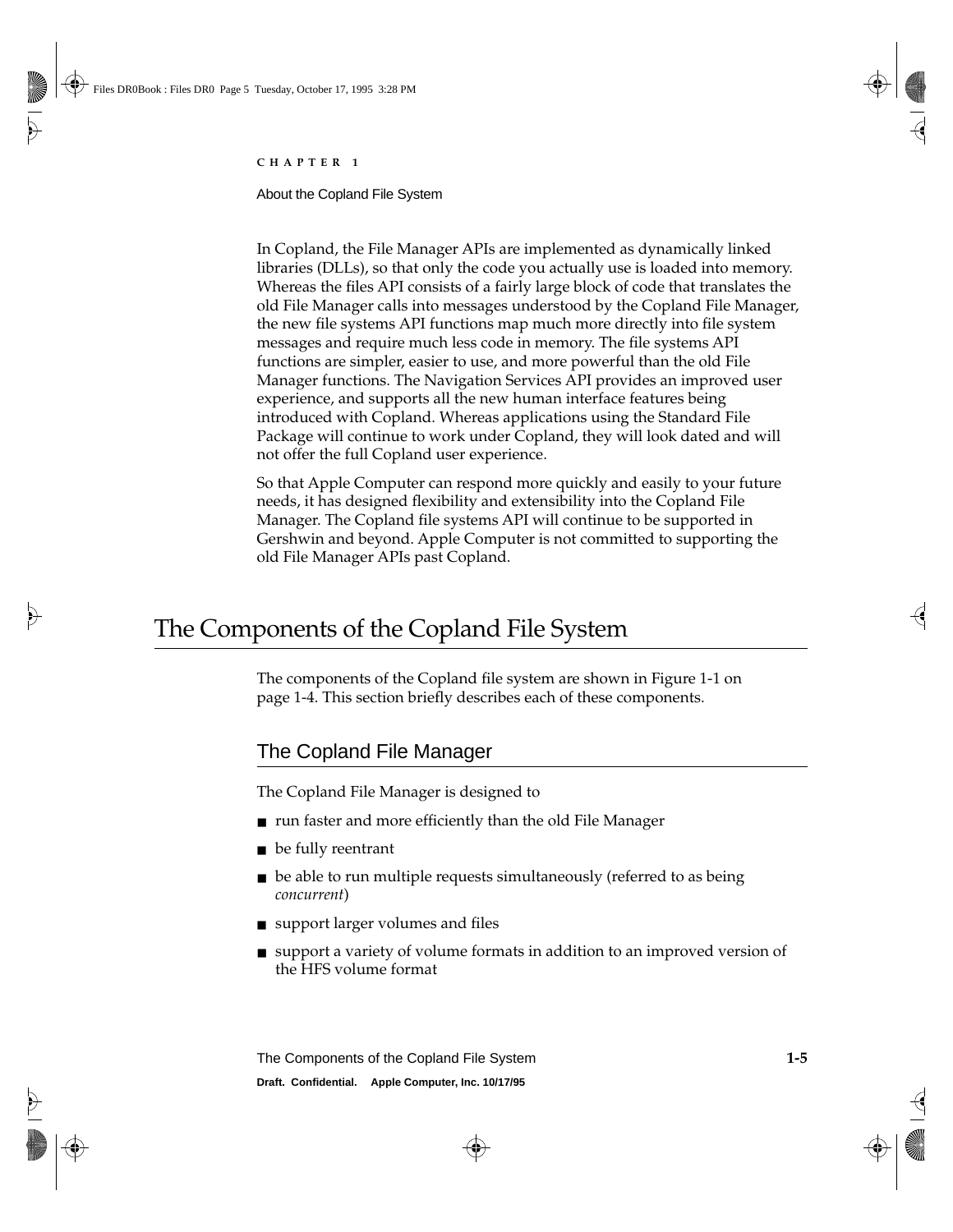- support international filenames by using text objects instead of text strings
- work closely with the virtual memory system and microkernel
- make extensive use of the Copland event notification system

#### Increased Speed 1

The Copland File Manager provides significant performance improvements over previous versions of the File Manager.

- **Increased efficiency.** Better algorithms improve the performance of the Copland File Manager. For example, the Copland File Manager can perform several operations concurrently. The File Manager dispatches and schedules many threads of execution to complete its work as quickly as possible.
- **High-performance paging and memory cache.** The Copland File Manager is integrated with Copland's virtual memory system to provide high-performance paging and a new cache architecture, both of which take advantage of the Copland I/O system. This integration results in dramatic improvements in memory use.
- **Multitasking.** By taking advantage of Copland's multitasking capabilities, your application can create secondary tasks to efficiently perform file I/O processing in the background.

#### Reentrancy

The Copland file system is fully reentrant; you are not restricted to calling the File Manager from primary tasks, as you are with the Toolbox.

#### Improved HFS Volume Format

To take advantage of contemporary storage technology, the Copland file system supports volumes and forks up to  $2^{63}$  bytes. Up to this limit, the sizes of the volumes and forks that the File Manager can support are limited only by the capabilities of a specific volume format.

A newly implemented HFS volume format, for example, supports  $2^{48}$  byte volumes and  $2^{31}$  byte forks. Table 1-1 compares the limits of the HFS volume formats for System 7 and Copland.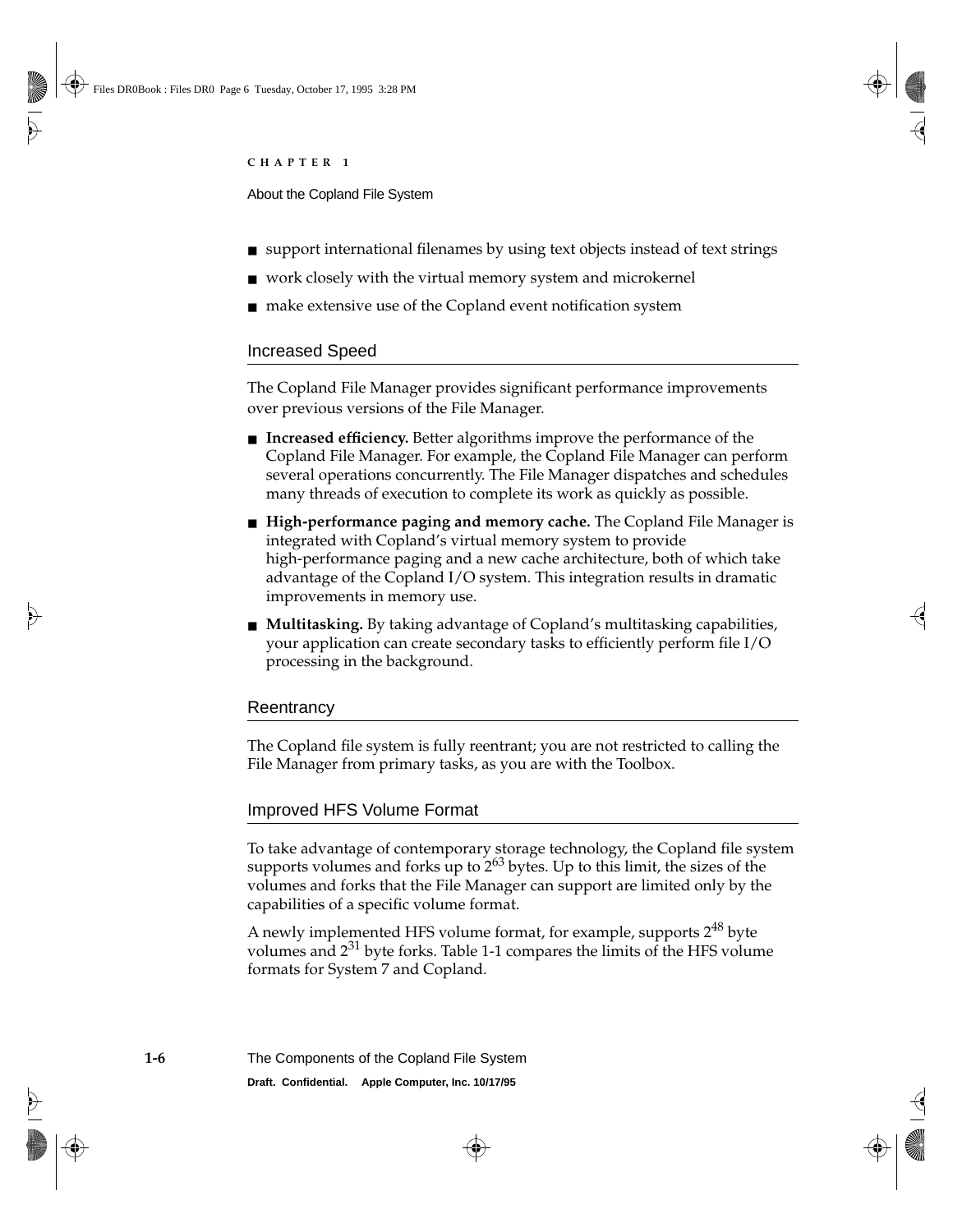#### **Table 1-1** HFS volume and fork sizes

| System<br>version | <b>Maximum</b><br>volume size | <b>Maximum</b><br>fork size | Corresponding<br>minimum<br>allocation size |
|-------------------|-------------------------------|-----------------------------|---------------------------------------------|
| 7.1               | 2 GB                          | 2 GB                        | 32 KB                                       |
| 7.5               | 4 GB                          | 2 GB                        | 64 KB                                       |
| Copland           | 256 TB                        | 256 TB                      | 4 TB                                        |

(Because HFS allocates storage in units called allocation blocks and accounts for those with 16-bit values, the smallest unit of allocation in a volume is 1/65,536 the size of the volume. The size of an allocation block can be stored in a 32-bit value, and the allocation block size field can go up to a volume size of 2 terabytes.)

#### Support for Third-Party Volume Formats 1

The Copland File Manager does not include any code that is specific to a particular volume format. Instead, it passes messages to volume plug-ins. Each volume plug-in handles I/O for a specific volume format. To facilitate support for a wide variety of volume types, the Copland File Manager provides a variety of services for third-party volume plug-ins, including

- cache management
- range locking
- B<sup>\*</sup>Tree support
- notification services
- control-block services

#### International String Support 1

The Copland File Manager manipulates volume, folder, and filenames internally as text objects rather than as Pascal or C text strings. Text objects include information about the language system and the text encoding system used, in addition to the character codes themselves. They can use any system of character codes, including Unicode. The use of text objects means that the File Manager can properly handle file, folder, and volume names in any language.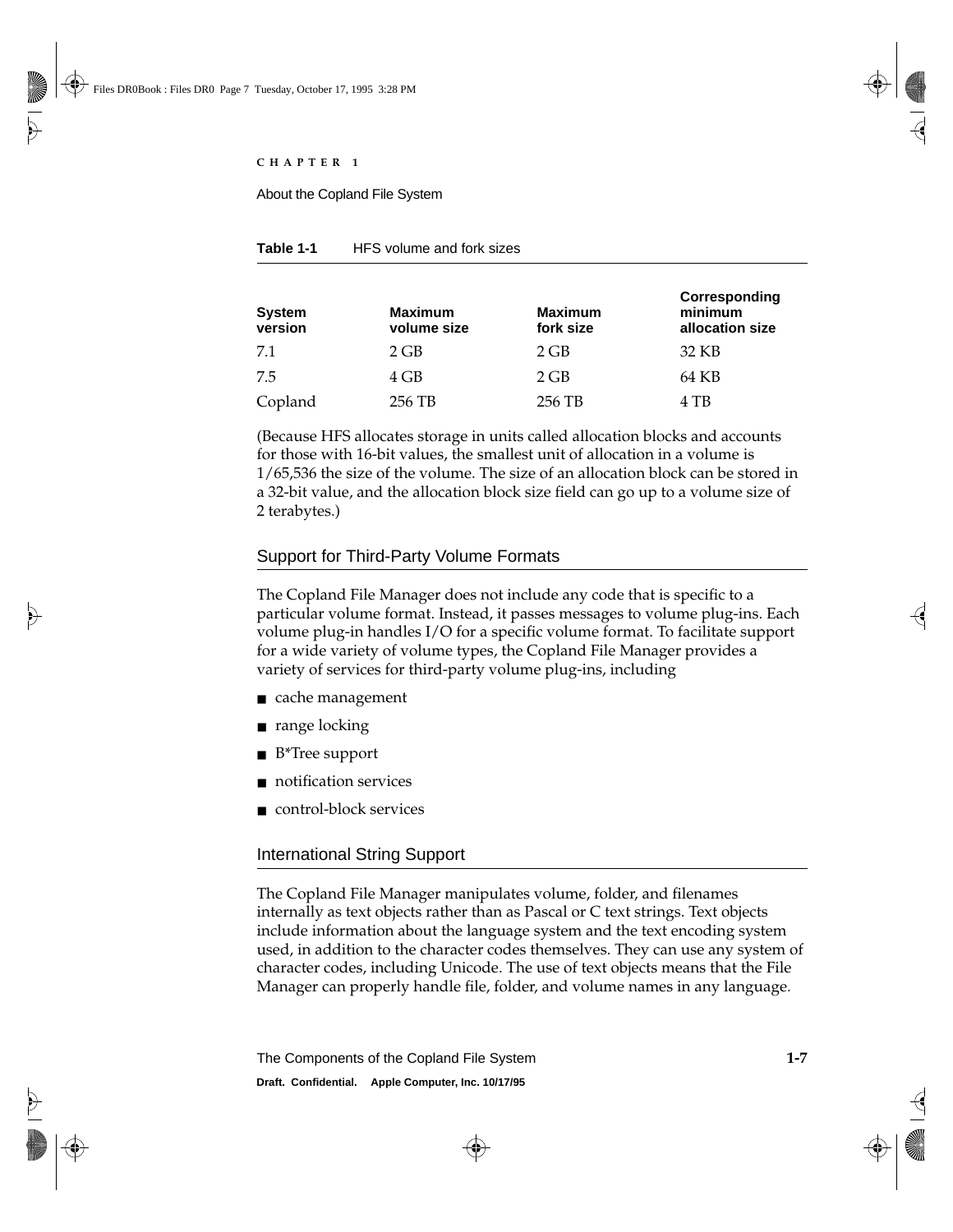#### Virtual Memory and Microkernel Integration 1

The File Manager and virtual memory system in Copland are closely integrated to provide highly efficient virtual-memory paging.

Similarly, the microkernel works directly with the File Manager to clean up after the unexpected termination of a process or other exceptional condition.

#### Use of Notification Services

Copland provides an event notification system that allows code modules to publish the occurrence of particular events. Other code modules can subscribe to be notified when specific events occur. Notification of events may be exchanged among the following file-system-related code modules:

- File Manager
- volume-format plug-ins
- File Manager modification code modules
- clients of the File Manager (applications, servers, and so forth)
- the block storage  $I/O$  family
- the SCSI I/O family
- $\blacksquare$  other I/O families

### Copland File Manager APIs 1

This section describes the features of the Copland application programming interfaces to the File Manager and the benefits of the new APIs to users and developers.

#### Navigation Services API 1

Although calls to the Standard File Package continue to work in Copland, the Copland Navigation Services API provides an improved user experience that is consistent with other features of the Copland human interface. Compared to the Standard File Package, Navigation Services provides a better and more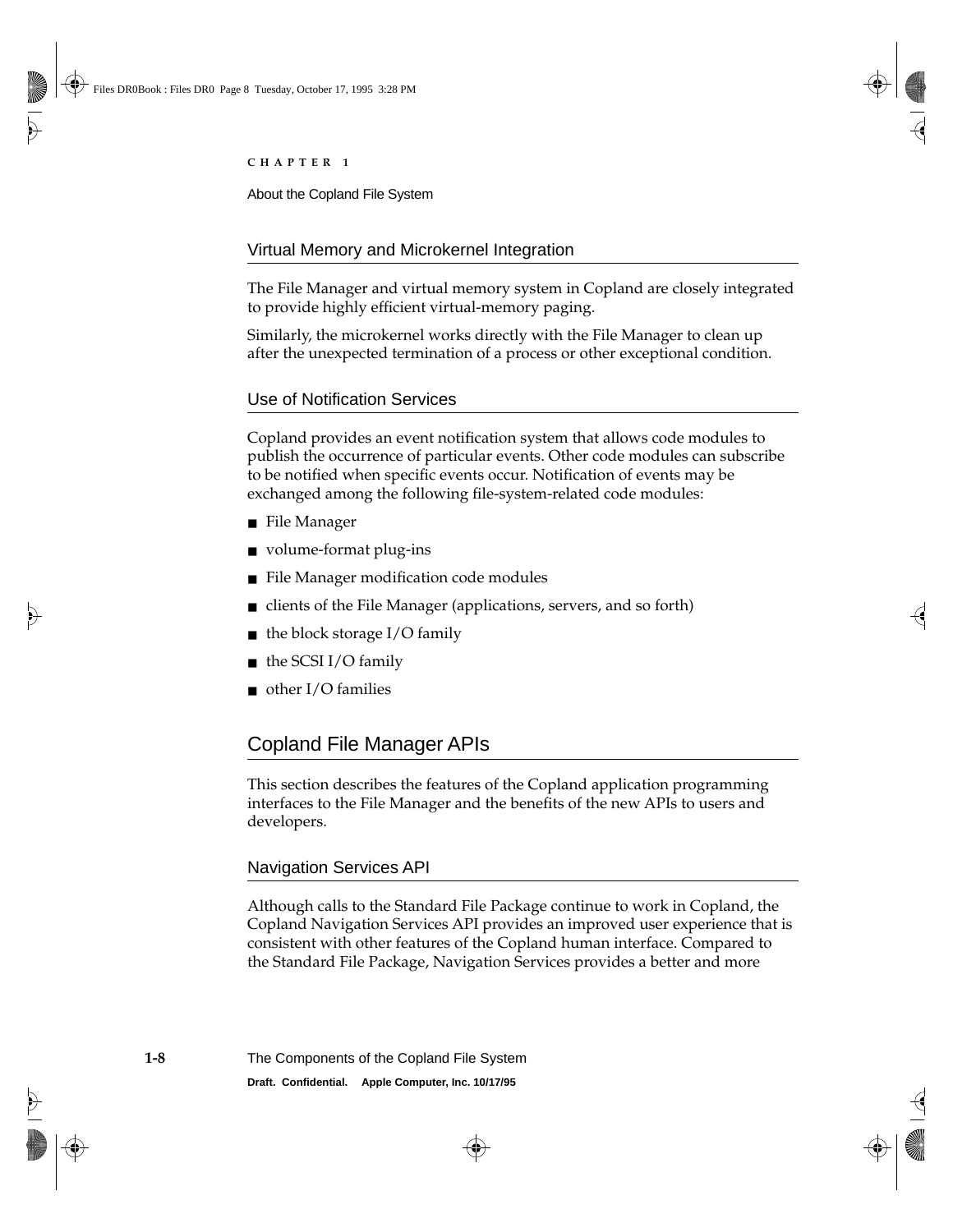easily customizable browsing interface and better access to document-specific information from within an application.

Here are some of the improvements in the Copland human interface that make document management easier for the user:

- In Copland, when a user selects the New command in the File menu, the application should save the new document to disk when it first creates the document. Users can set the default location for new documents using the Default Location control panel. The first time they choose the Save command for a new untitled document, users are given an opportunity to change its name and location.
- In Copland, your application should replace the Save As command in the File menu with the Save A Copy command. The behavior of the Save A Copy command is more readily understood by users.
- The Find Document command gives users access to the Copland Finder's improved Find facility from within an application.
- The Open, Save, and Save A Copy commands use an intuitive navigation browser that you can customize for your application. The Navigation Browser makes it easy for users to access favorite items quickly, create new folders, and perform other common tasks that are not supported by the Standard File Package.
- The Document Info command in the Edit menu invokes a **document information panel,** similar to the current Get Info window in the Finder, that allows the user to manipulate document-specific information without switching contexts. The same document information panel also appears in the Open and Save dialog boxes.

Figure 1-2 shows the Navigation Browser and one of several document information panels as they appear in the Save dialog box. You can easily specify filters for the files displayed and let the user choose among available filters with a pop-up menu at the bottom of the Navigation Browser. You can also add specialized document information panels for your application's documents that permit editing and display of document information such as file type, author, keywords, colors, and dimensions.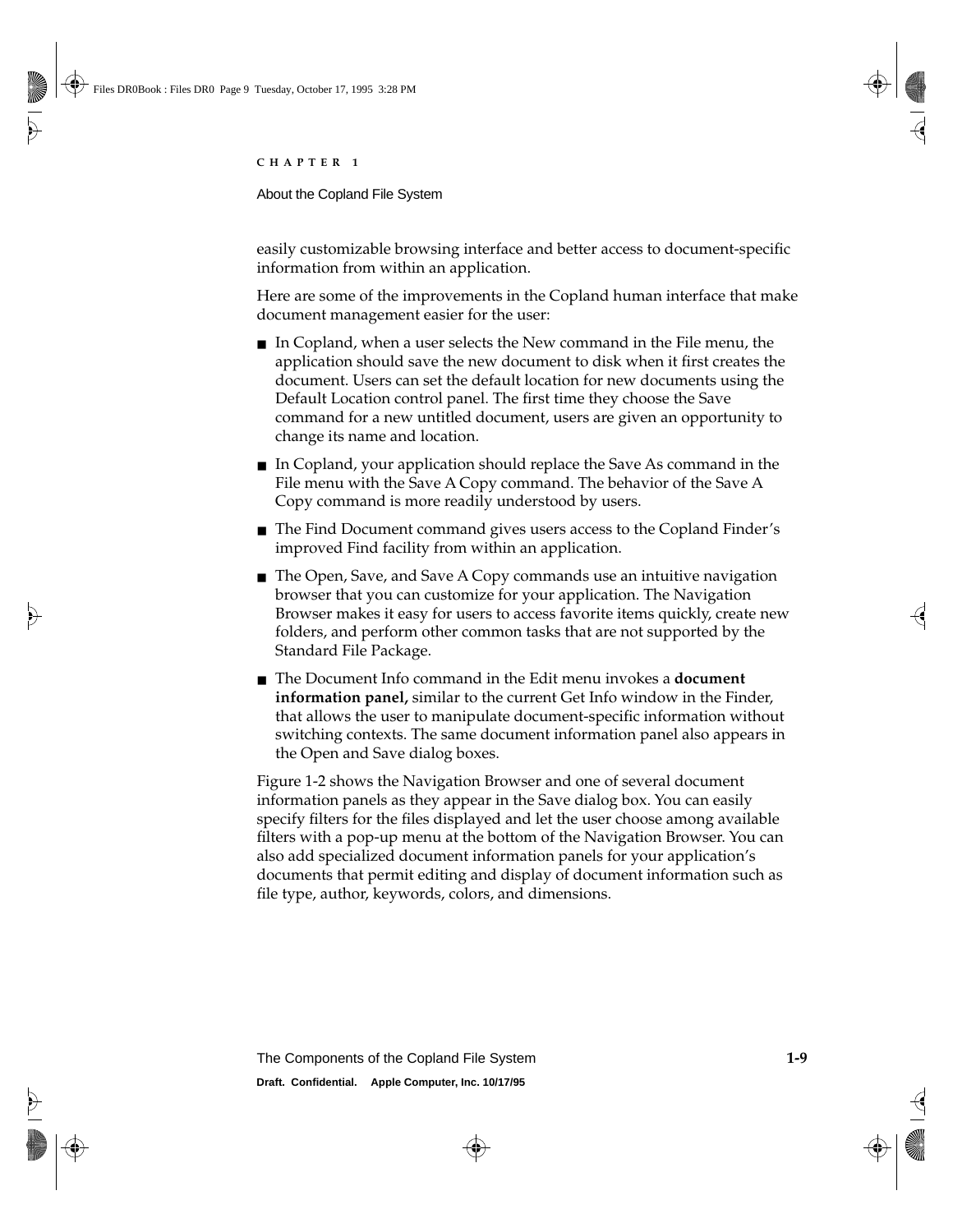| Figure 1-2 | Standard Navigation Browser and General Information panel in the |
|------------|------------------------------------------------------------------|
|            | Save dialog box                                                  |

| Save                      |                                                           |         |  |                                      |  |  |  |
|---------------------------|-----------------------------------------------------------|---------|--|--------------------------------------|--|--|--|
| Save document New model 2 |                                                           |         |  |                                      |  |  |  |
| $\frac{}{\mathbf{v}}$ in: |                                                           |         |  | <b>General Information</b>           |  |  |  |
|                           | My Mac<br>æ.<br><b>Files For Work</b>                     |         |  | Kind: Adobe Photoshop 3.0 document   |  |  |  |
|                           | Mazda Project                                             |         |  | Size: 5833K on disk                  |  |  |  |
|                           | Name                                                      | Date    |  | Modified: Mon, Apr. 12, 1994 4:45 PM |  |  |  |
|                           | AUX Art                                                   | 4/7/95  |  | Created: Fri, Apr. 10, 1994 1:02 PM  |  |  |  |
|                           | Car Selections for "95                                    | 3/28/95 |  |                                      |  |  |  |
|                           | Customer choices                                          | 4/5/95  |  |                                      |  |  |  |
|                           | Mazda Sales Demo                                          | 3/16/95 |  | Icon:                                |  |  |  |
|                           | 01d Stuff                                                 | 1/21/95 |  |                                      |  |  |  |
|                           | Stuff To File                                             | 4/14/95 |  |                                      |  |  |  |
|                           |                                                           |         |  | $\Box$ Locked                        |  |  |  |
|                           |                                                           |         |  | $\exists$ Stationary                 |  |  |  |
|                           |                                                           |         |  |                                      |  |  |  |
|                           |                                                           |         |  |                                      |  |  |  |
|                           |                                                           |         |  |                                      |  |  |  |
|                           |                                                           |         |  |                                      |  |  |  |
|                           | <b>Open Folder</b><br>Save<br><b>New Folder</b><br>Cancel |         |  |                                      |  |  |  |

The Navigation Services API also makes it much easier for applications to display an Open or Save dialog box with just one call, specifying options by using parameters rather than separate calls.

#### Files API 1

In Copland, all of the functions described in *Inside Macintosh: Files* have been implemented by the File Manager to provide backward compatibility with existing software. However, the new file systems API is easier to use and will execute faster than the files API functions; you should not use the files API for any new development.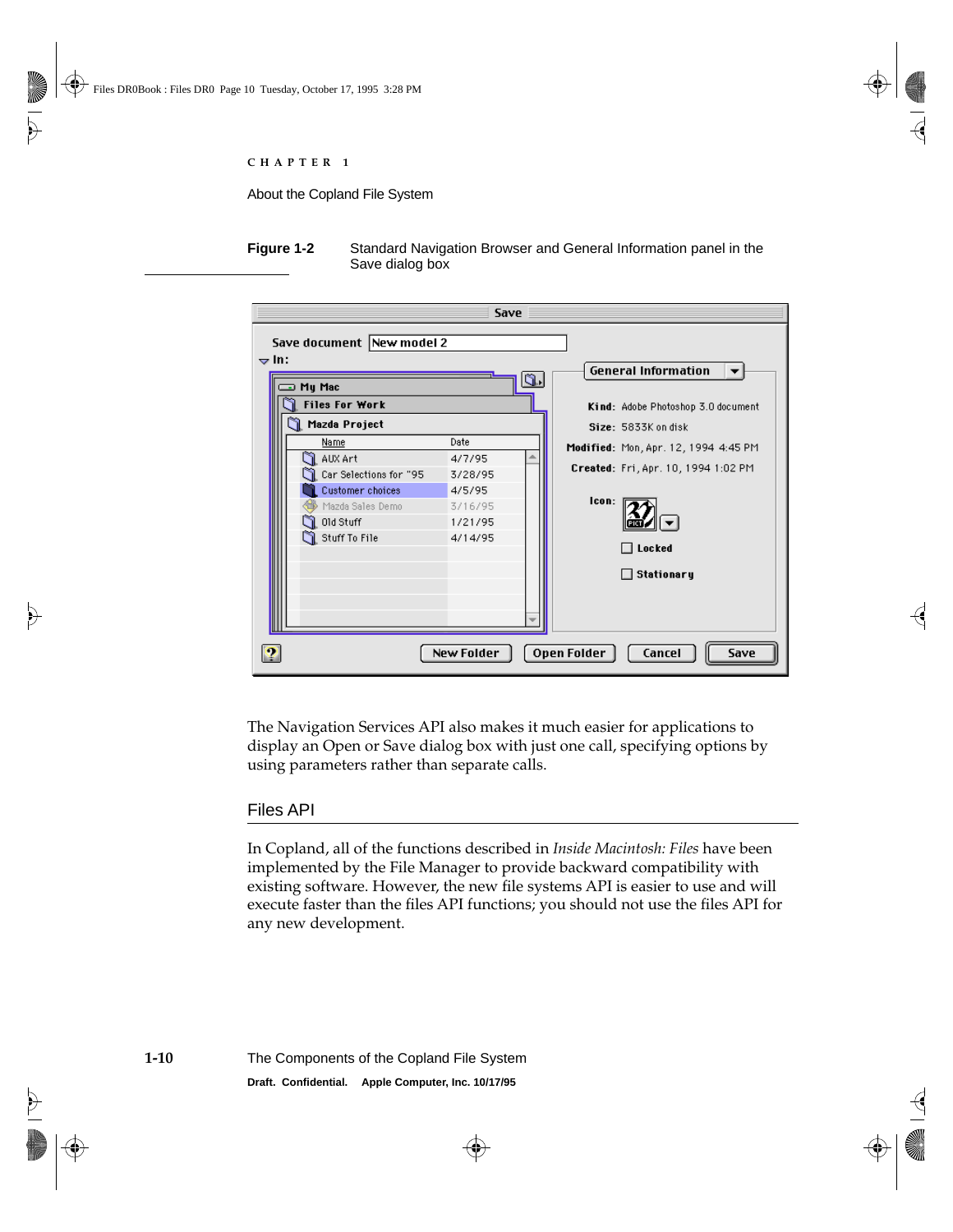#### File Systems API 1

The file systems API contains about half as many functions as the old File Manager, to provide a simpler but more powerful interface. The functions you can perform with the file systems API include

- creating a folder
- creating a file
- moving and renaming files and folders
- copying files and directories
- performing stream-access I/O operations on data in files
- opening a file
- establishing a position in an opened file
- allocating storage
- deallocating storage
- closing a file
- performing backing-store I/O operations on files
- locating objects in the file system
- searching file system objects for data and information about the objects
- obtaining information about specific file system objects
- iterating over file system objects to get information about the objects or perform operations on the objects

#### Standard C Library File I/O API

The file system in Copland provides a dynamically linked library that includes all the standard C library file I/O functions, optimized to use the Copland File Manager.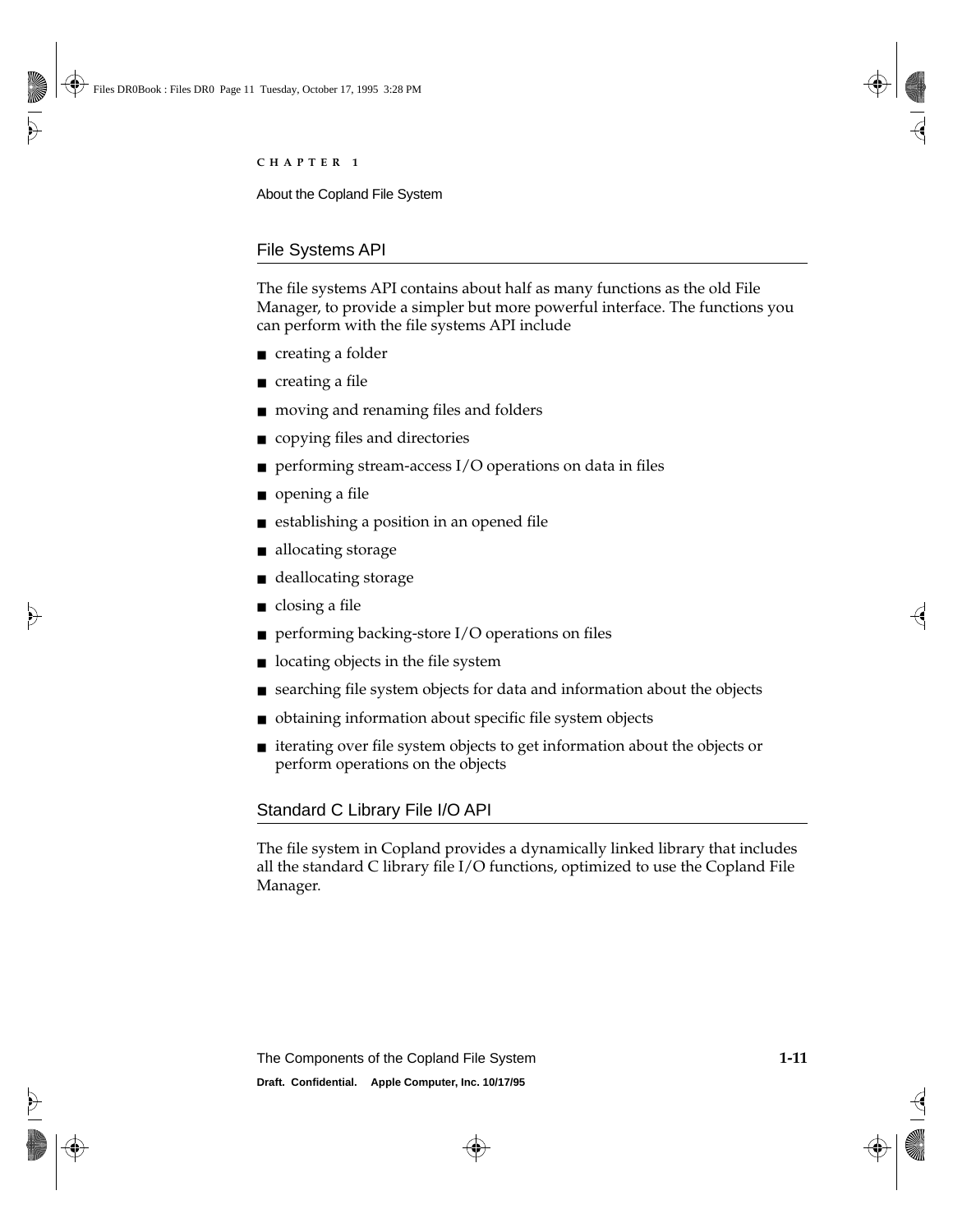## Volume Plug-ins 1

The Copland file system specifies a message protocol for volume format plug-ins. Apple Computer provides several plug-ins for volume formats, and you can provide your own.

The Copland file system will initially support

- HFS
- AppleTalk Filing Protocol (AFP), which allows access to AppleShare and Personal FileShare volumes
- DOS FAT
- These common CD-ROM formats:
	- □ High Sierra
	- $\Box$  ISO 9960
	- $\Box$  Photo CD
	- <sup>n</sup> Audio CD

### File Manager Modification Code Modules 1

Traditionally, third parties have modified the behavior of the File Manager in order to provide such system-enhancing features as data compression utilities, data encryption services, and utilities that control data access. The Copland File Manager provides an interface that allows developers to add such features to the file system.

# Copland File Manager Architectural Overview 1

This section discusses two aspects of File Manager architecture in Copland: the way in which the File Manager organizes information and the prototypical flow of a file operation through the File Manager.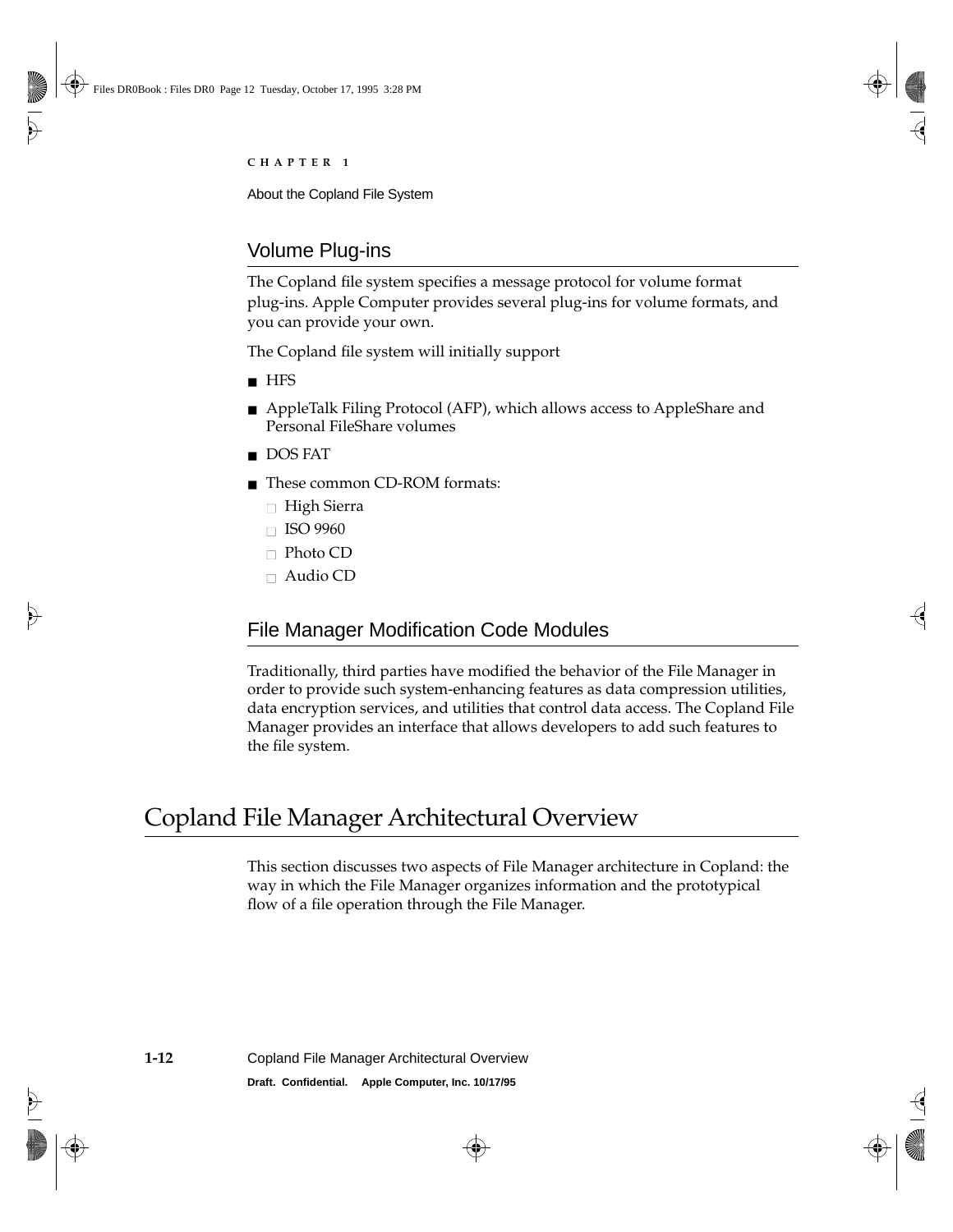# Data Organization

Afile system must store persistent information in a manner that is efficient to access, where information includes everything from a user's data to the code modules of the File Manager itself. To do this, the File Manager in Copland uses a hierarchical information-storage model in which every file-system object is a container for information. Figure 1-3 shows how data is organized in this file system.



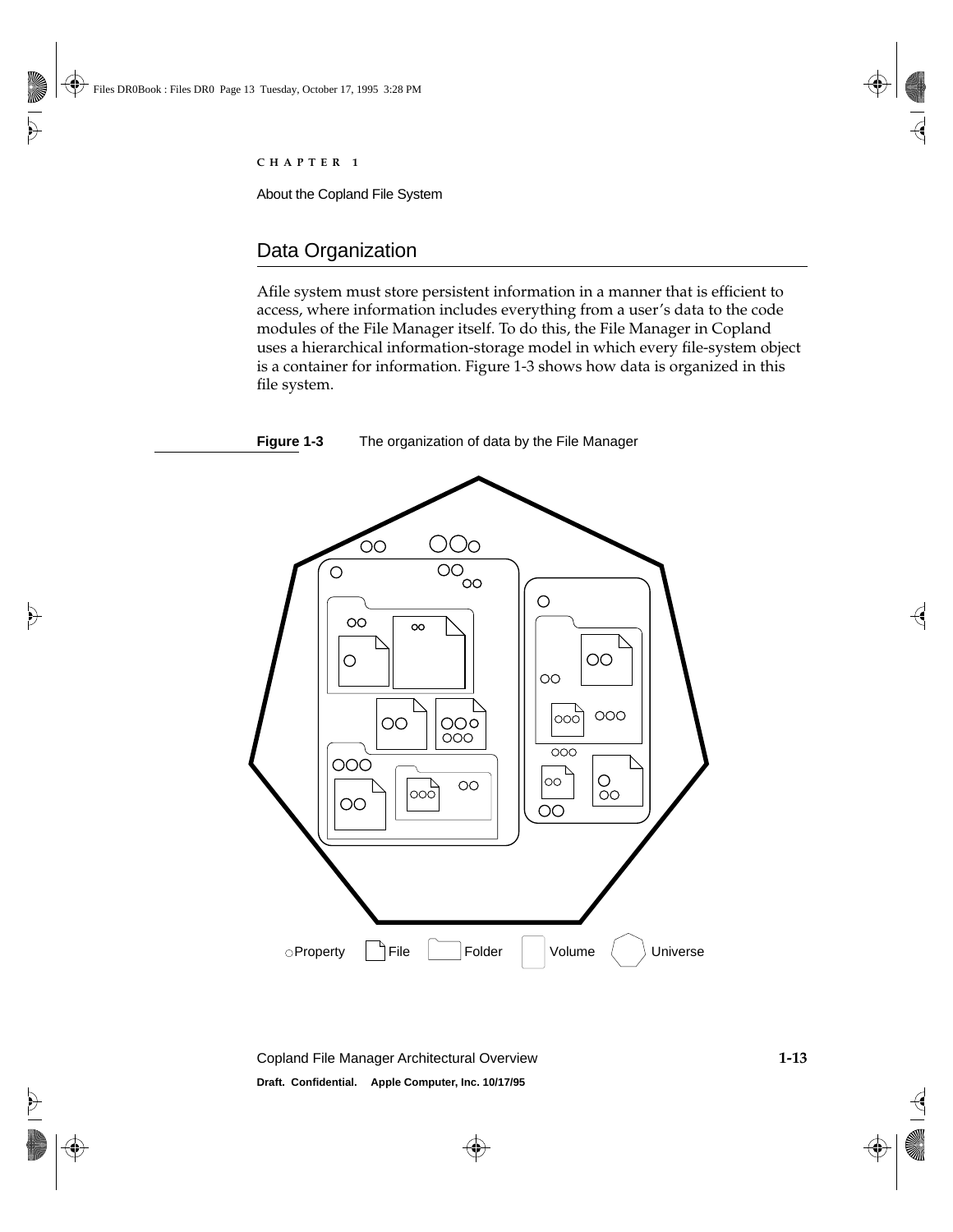#### **CHAPTER 1**

#### About the Copland File System

In the past, file systems—such as Macintosh HFS—have defined a specific set of properties that are associated with each file. In HFS, for example, a call to the PBGetCatInfo function returns a predetermined set of parameters that describe a file. The File Manager in Copland, on the other hand, defines a file simply as a collection of data items of any size or content. It is up to each specific file system running under the File Manager to determine the meaning and content of each data item. This more generalized definition of a file allows the File Manager to support such diverse file systems as HFS, UNIX, and DOS FAT.

As you can see from Figure 1-3, every type of file system object in Copland contains file system properties. A **property** is a data item or a set of data that is stored by the file system. Properties can be simple data items, such as dates, file types, and icon definitions; or they can be expandable sets of data such as the data fork and resource fork of a file. Each property has a value, and the value of the property has an actual size and a certain amount of allocated space. A file system property cannot exist by itself; it must be contained in a file system object. The properties contained by an object define the object and make it identifiable to the File Manager. In addition to containing properties, certain types of file system objects can contain other file system objects.

File system objects include

- files, which can contain fork properties and simple properties
- folders, which can contain files, other folders, and simple properties
- volumes, which can contain files, folders, and simple properties
- the universe, which contains all of the other objects in the file system plus simple properties

There is only one universe, which represents the user's computer system including all mounted volumes. Because the universe is transient, existing only while the system is running and changing every time the user mounts or unmounts a volume or reconfigures the system in some other way, the properties contained in the universe are transient and are created by the File Manager each time the computer starts up.

The file systems API includes functions that allow you to iterate into and out of objects and over the objects contained in a given object. You can perform the same operation on all of the objects over which you iterate, or you can obtain the properties of the objects. You can direct the File Manager to iterate over one object at a time, or to perform the same operation on all of the objects in one container. The latter case, known as *bulk iteration*, can significantly reduce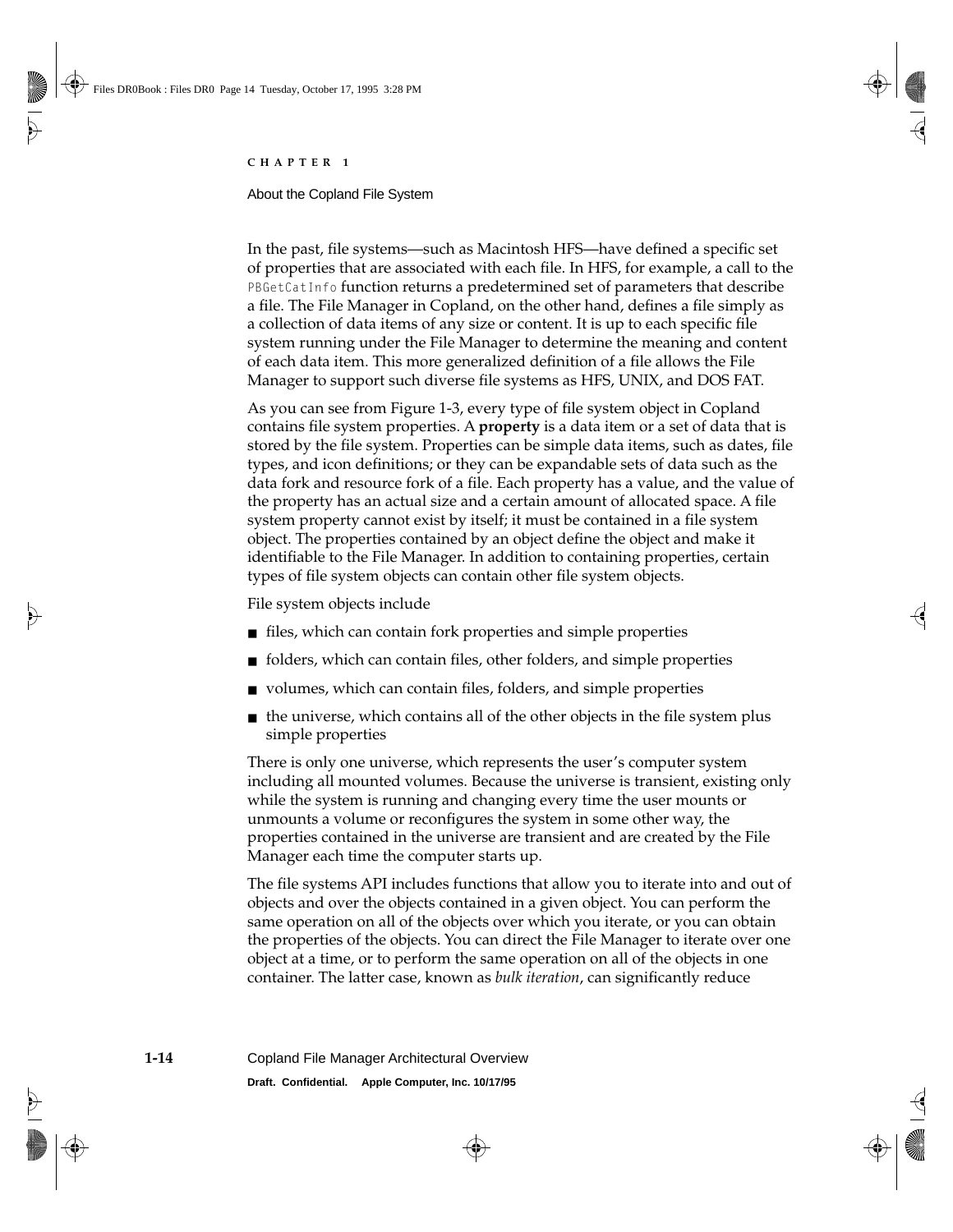network traffic when you want to iterate over objects on a volume mounted over a network. The concept of the universe makes it possible to iterate across volumes with a single function call.

# File Operations 1

You can submit a request to the File Manager to be processed either synchronously or asynchronously. If you submit a synchronous request, your task is blocked until the File Manager completes the operation. If you submit an asynchronous request, your task can continue processing as soon as the File Manager's dispatcher has queued the request. In either case, the File Manager's internal tasks follow the same procedure to complete the request.

#### Synchronous Requests 1

Figure 1-4 illustrates the processing flow of a synchronous request to the File Manager. As soon as the File Manager receives the request, your task is blocked and the File Manager divides the request into as many concurrently-executing tasks as possible. When all of the tasks have completed execution, the dispatcher passes execution to the postprocessor. When the postprocessor completes the operation, it returns control to your task, which can then continue execution.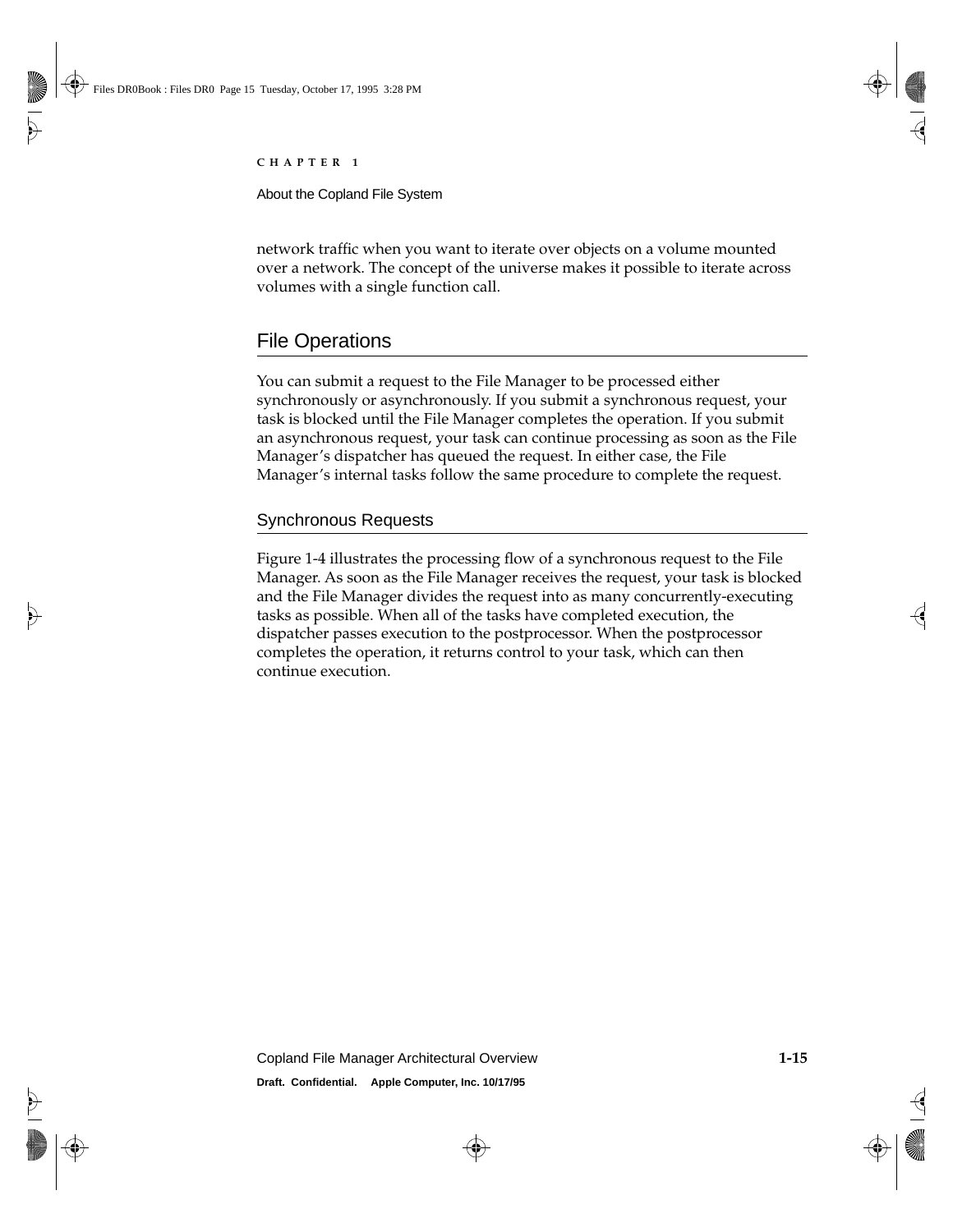# Client request File Manager Post Validation processing Dispatch >  $\langle$  Dispatch Task File Manager tasks I Task I. Task

#### **Figure 1-4** Processing a synchronous File Manager request

#### Asynchronous Requests 1

Figure 1-5 illustrates the processing flow of an asynchronous request to the File Manager. As soon as the File Manager queues the request, it returns control to your task, which can continue execution. The File Manager divides the request into as many concurrently executing tasks as possible. When they've all completed execution, the dispatcher passes execution to the postprocessor. When the postprocessor completes the operation, it sends a message to your task, informing it that the operation is complete.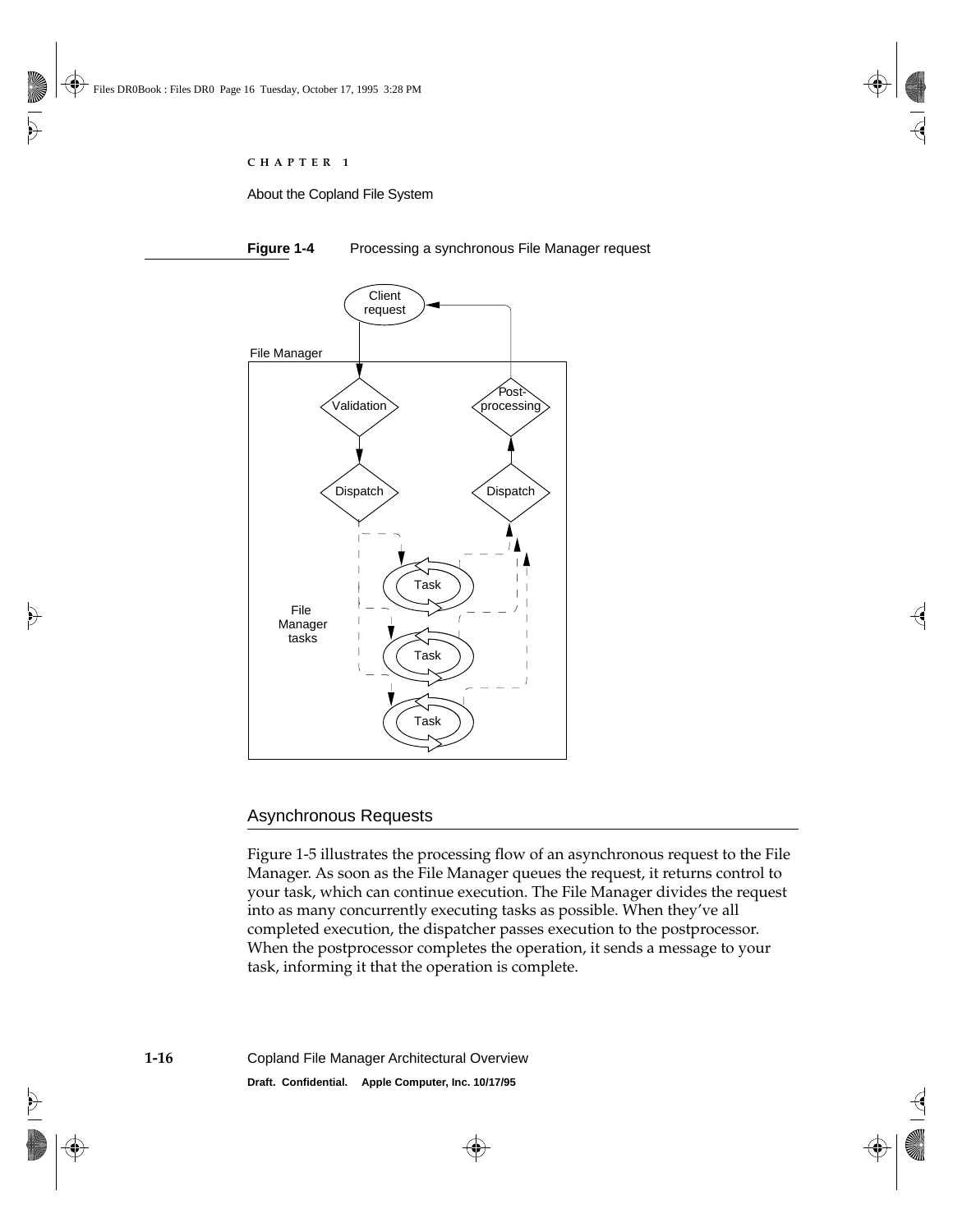

#### **Figure 1-5** Processing an asynchronous File Manager request

## File Manager Task Processing 1

Figure 1-6 shows the processing sequence of a typical File Manager task. When a task receives a request from the dispatcher, it performs some preprocessing, and then passes the request on to the volume plug-in for the requested volume. The volume plug-in carries out the request on that volume, and then passes control to the task's postprocessor. When the postprocessor is finished, it passes control to the notification code, which sends a message to the dispatcher telling it the task is complete. The task then returns to waiting for requests.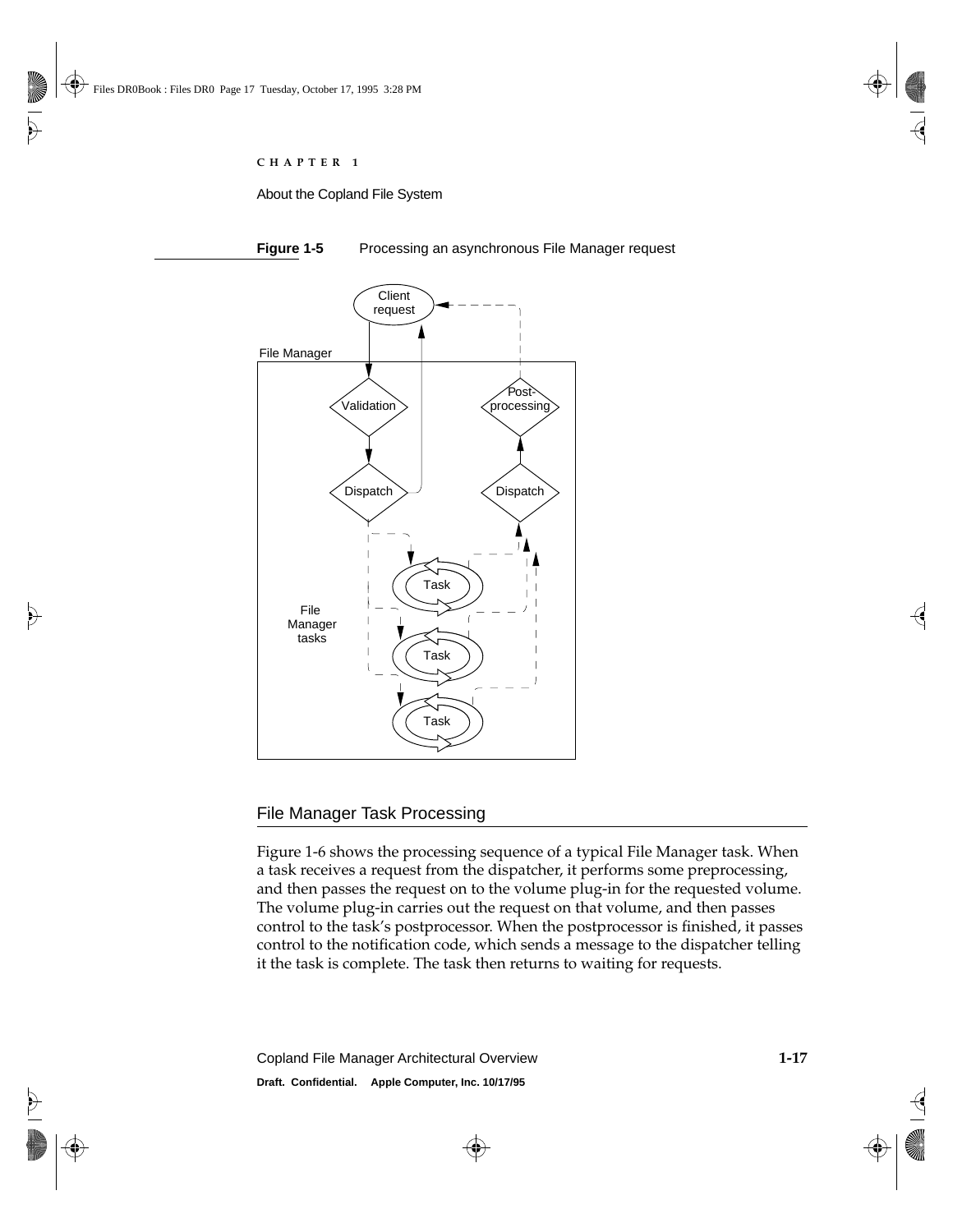



# Preparing Your Product for the Copland File Manager 1

The following recommendations are offered to assist you in preparing your software product now to take advantage of the File Manager in Copland.

- Make your application native for PowerPC-based computers.
- Don't assume 31-character filenames. Many volume formats have shorter or longer names.
- Do not use newline mode, because in the System 7.5 File Manager, newline mode is a mixed-mode switch. Instead, you should write your own function to put data into a buffer, and then write another to get each line of data out.
- Depending on the amount of memory you have and the speed of the device you are using, consider reading and writing file data in multiples of 16 KB.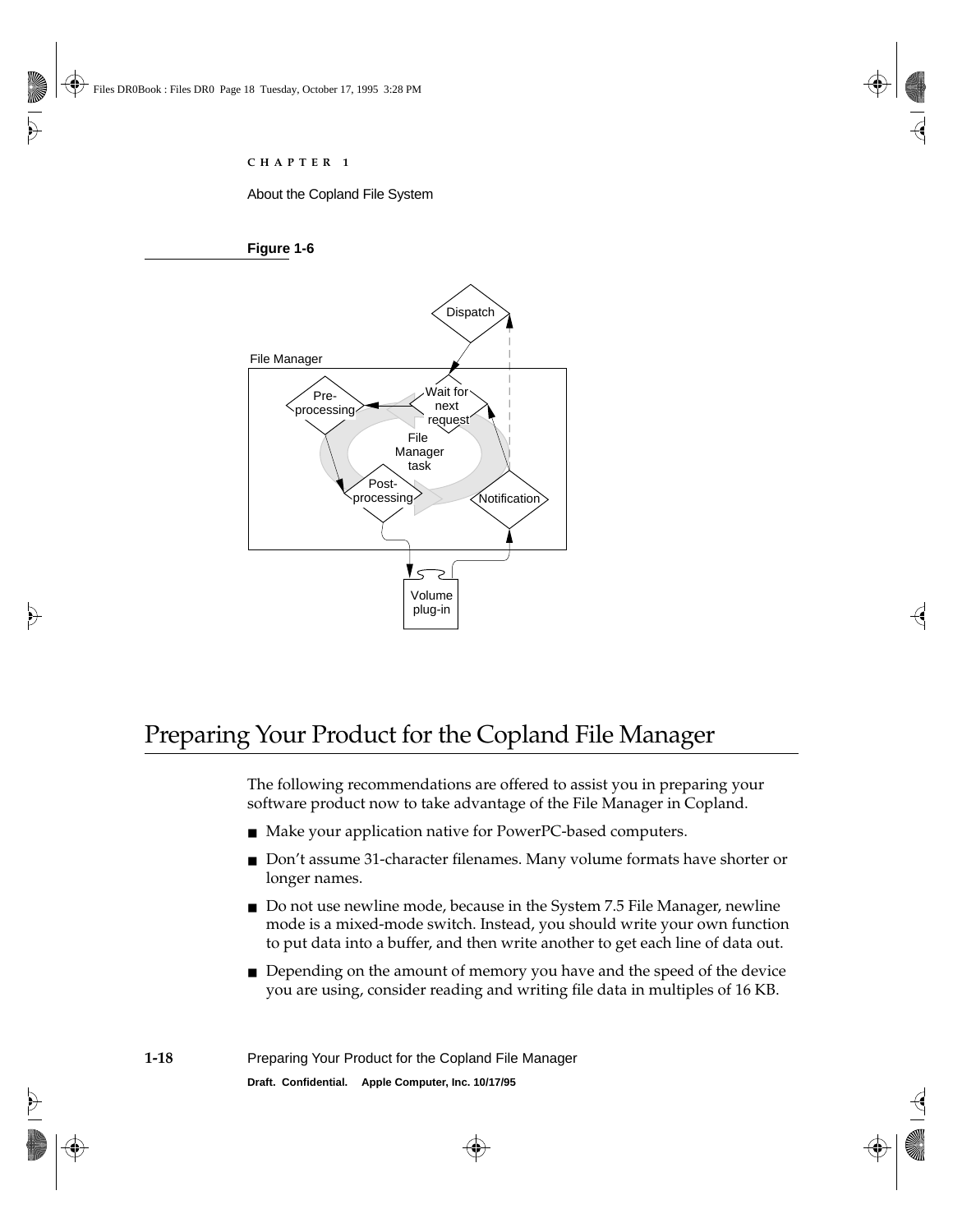You have less overhead if you read an entire file into a buffer with one call instead of using multiple calls.

- Use the noCacheBit flag in the ioPosMode field of the parameter block. Don't cause other blocks of the cache to be flushed out to make room for data if you're not going to reread it.
- Isolate data storage methods.
- Isolate information calls. That is, write your own functions to get the data you need. For example, put wrappers around calls to PBGetCatInfo to define the information you require (for example, to get a file's type or creator).
- Keep reads and writes block aligned.
- Set the following when compiling your code:

```
OLDROUTINENAME=0
OLDROUTINELOCATION=0
```
- Preallocate forks before writing file data.
- Use 64-bit math for operations on all file system size data.
- Use the FSSpec structure to specify files and directories, because use of partial pathnames is limited on the File Manager in Copland.

To improve I/O performance, the Copland File Manager provides concurrent processing of file processing requests. This has two important implications that you must consider when preparing your software product for Copland.

- Your software cannot read or write any data after passing it to the File Manager because your application cannot depend on the state of that data.
- If your code extends the File Manager, it must also be reentrant and able to handle concurrent requests.

As mentioned at the beginning of this chapter, your application will be compatible with the File Manager if it uses System 7 File Manager routines (and their associated data structures) to manage files and volumes, and if it does not directly manipulate the data structures or low-memory global variables the File Manager uses in System 7. Even if you do not take advantage of the new Copland File Manager APIs, you should make sure that your System 7 application runs on Copland. You will most likely have compatibility problems with the File Manager in Copland if your System 7 software product does any of the following: